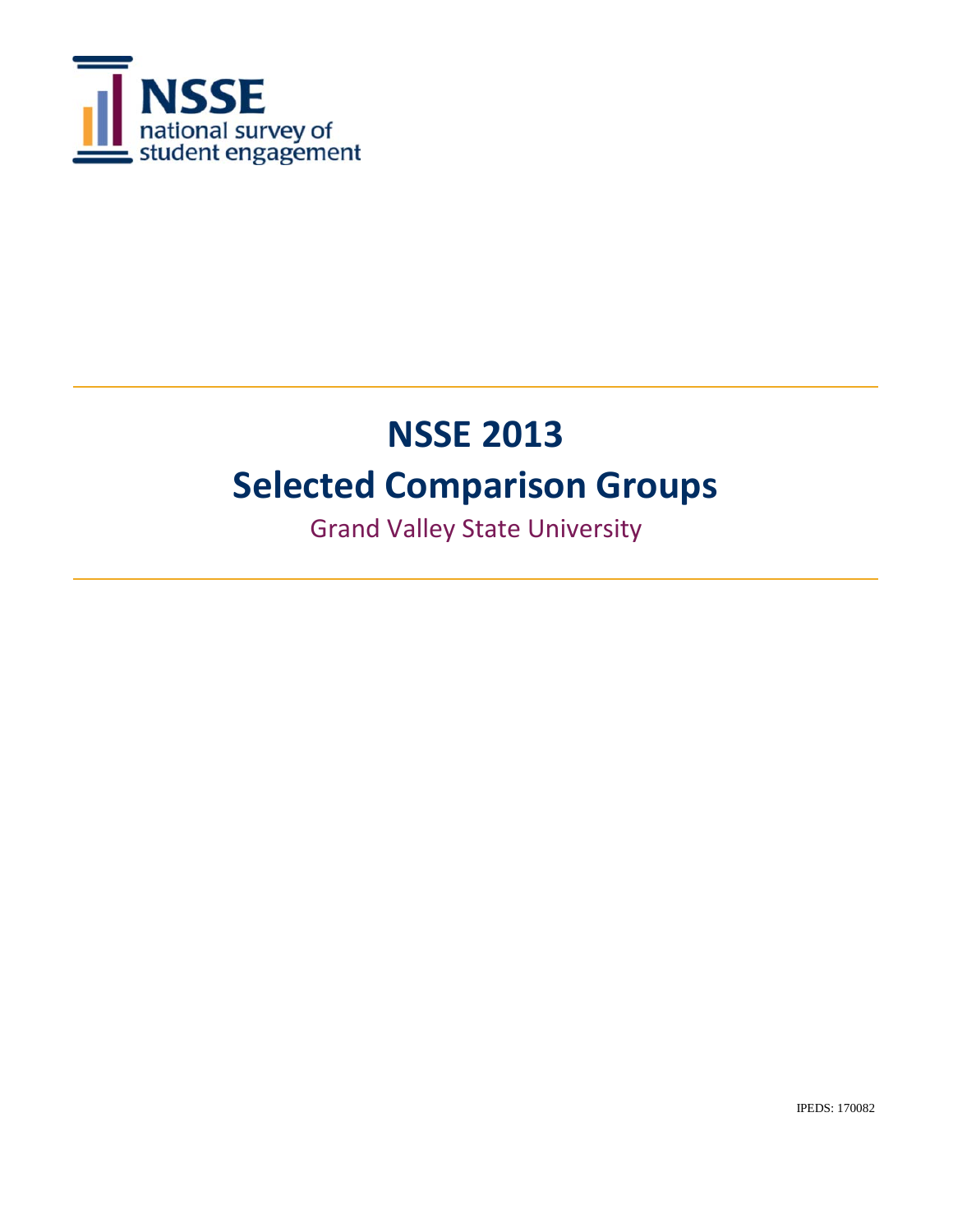

### **Customized Comparison Groups**

The NSSE *Institutional Report* displays core survey results for your students alongside those of three comparison groups. In June, your institution was invited to customize these groups via the "Report Form" on the Institution Interface. This report summarizes how your comparison groups were selected and lists the institutions within them.

NSSE comparison groups may be customized by (a) identifying specific institutions from the list of all current-year participants, (b) composing the group by selecting institutional characteristics, or (c) a combination of these. Institutions that choose not to customize receive default groups<sup>a</sup> that provide relevant comparisons for most institutions.

Institutions that appended additional question sets in the form of topical modules or through consortium participation were also invited to customize comparison groups for the corresponding reports by choosing from the institutions where the question sets were administered. The default for these groups is all other institutions where the questions were included. Please note: Comparison groups for additional question sets (topical modules and consortium questions) are documented within those reports.

| <b>Report Comparisons</b>                                                         |                                                                                                   |          |                     | <b>Your Students'</b><br><b>Responses</b> |       |     | Comparison<br>Group 1                   |            | Comparison<br>Group 2 |     | Comparison<br>Group 3 |     |
|-----------------------------------------------------------------------------------|---------------------------------------------------------------------------------------------------|----------|---------------------|-------------------------------------------|-------|-----|-----------------------------------------|------------|-----------------------|-----|-----------------------|-----|
| Comparison groups are<br>located in the                                           |                                                                                                   |          |                     |                                           |       |     |                                         |            |                       |     |                       |     |
| institutional reports as<br><b>First-Year Students</b><br>illustrated in the mock |                                                                                                   |          |                     |                                           |       |     | <b>Frequency Distributions</b>          |            |                       |     |                       |     |
| report at right. The<br>three groups are                                          | <b>Itemwording</b>                                                                                | Variable |                     |                                           |       |     | Public<br>NSSEville State Research Univ |            | Large<br>Public       |     | <b>NSSE 2013</b>      |     |
| "Public Research<br>Univ," "Large Public,"                                        | or description<br>1. During the current school year, about how often have you done the following? | name c   | Values <sup>d</sup> | Response options                          | Count | 96  | Count                                   | 96         | Count                 | %   | Count                 | 96  |
| and "NSSE 2013."                                                                  | a. A sked questions                                                                               | askquest |                     | Never                                     | 13    |     | 234                                     | 2          | 1029                  |     | 3,632                 | -3  |
|                                                                                   | or contributed to                                                                                 |          |                     | Sometimes                                 | 151   | 33  | 4,325                                   | 30         | $L$ 8 8               | 33  | 41,152                | 34  |
|                                                                                   | course.<br>discussions in                                                                         |          |                     | Often                                     | 150   | 36  | 5,17                                    | $\sqrt{5}$ | 3,705                 | 35  | 41523                 | 34  |
|                                                                                   | o the r ways                                                                                      |          | 4                   | Very often                                | 120   | 28  | 4,855                                   | 33         | 11448                 | 29  | 34,678                | 29  |
|                                                                                   |                                                                                                   |          |                     | Total                                     | 434   | 100 | 14,551                                  | 100        | 39,080                | 100 | 120,985               | 100 |

#### **Reading This Report**

This report consists of **Comparison Group Name Comparison Group 1: Public Research Univ** This section summarizes how this group was identified, including selection criteria and whether the default group was<br>used. This is followed by the resulting list of institutions in this group. three sections that The name assigned to the comparison group is listed here. provide details for each of your comparison Date submitted  $7/2/13$ **How Group was Selected** How was this Your institution customized this group by selecting institutional characteristics as follows: groups, illustrated at comparison Indicates whether your group was Sector (Pub); Basic Classification (RU/VH, RU/H)  $eroup$ right. constructed? drawn from a list, built based on SAMPL criteria, or is the default group. If Group No description provided institutional characteristics were description used to build your comparison group, they are listed here. 'Public Research Univ' institutions (N=57) University of Montana (Missoula, MT) Aubum University (Aubum University, AL) **Institution List** Bowling Green State University (Bowling Green, OH) University of Nebraska at Lincoln (Lincoln, NE) University of Nevada, Reno (Reno, NV) Clemson University (Clemson, SC) The names, cities and states or College of William & Mary (Williamsburg, VA) University of New Hampshire (Durham, NH) provinces of the comparison Colorado School of Mines (Golden, CO .<br>University of North Dakota (Grand Forks, ND) Florida Atlantic University (Boca Raton, FL) University of North Texas (Denton, TX) institutions are listed for your lowa State University (Ames, IA) University of Oklahoma (Norman, OK) reference.Kansas State University (Manhattan, KS) University of Rhode Island (Kingston, RI)

a. The default groups are:

Comparison Group 1 - For institutions not in a NSSE consortium, this group contains current-year institutions in the same geographic region and sector (public/private). For consortium institutions, it contains results for the other consortium members.

Comparison Group 2 - All other current-year U.S. NSSE institutions sharing your institution's Basic Carnegie Classification. (Canadian institutions are not classified by the Carnegie Foundation, and must identify a comparison group.)

Comparison Group 3 - All other current-year U.S. NSSE institutions (Canadian participants are also included in this group for Canadian institutions).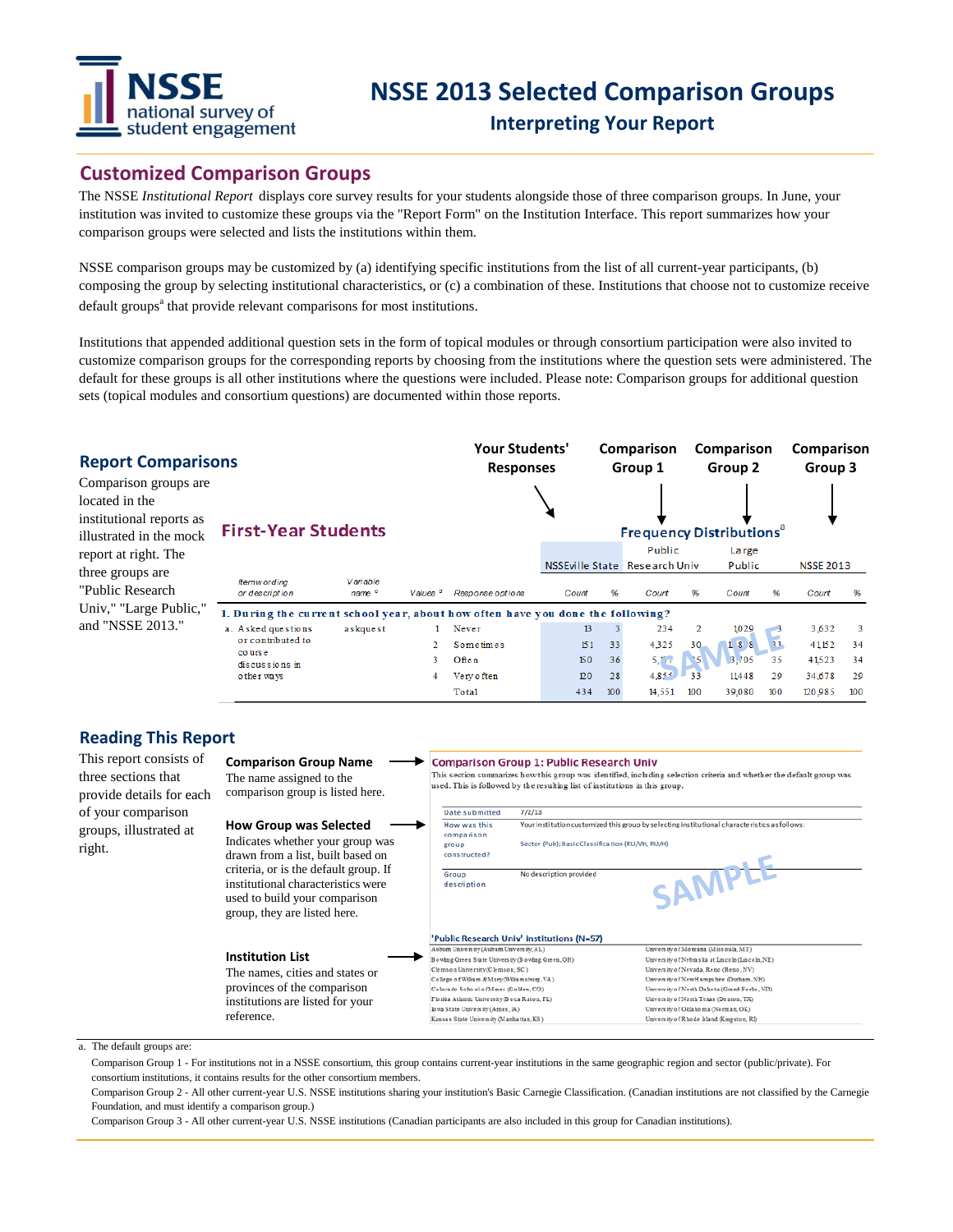

## **Comparison Group 1: Great Lakes Public**

This section summarizes how this group was identified, including selection criteria and whether the default group was used. This is followed by the resulting list of institutions in this group.

| Date submitted                                   | Not applicable; comparison group not customized.                                                                                                                       |
|--------------------------------------------------|------------------------------------------------------------------------------------------------------------------------------------------------------------------------|
| How was this<br>comparison group<br>constructed? | Your institution did not customize this comparison group; the default group (region and sector) was used. Your default<br>group is:<br>Region (Gr Lakes); Sector (Pub) |
| Group description                                | Default comparison group                                                                                                                                               |

#### **'Great Lakes Public' institutions (N=31)**

Bowling Green State University (Bowling Green, OH) Eastern Illinois University (Charleston, IL) Eastern Michigan University (Ypsilanti, MI) Illinois State University (Normal, IL) Indiana State University (Terre Haute, IN) Lake Superior State University (Sault Ste Marie, MI) Miami University-Oxford (Oxford, OH) Michigan State University (East Lansing, MI) Northern Michigan University (Marquette, MI) Oakland University (Rochester Hills, MI) Ohio State University at Newark, The (Newark, OH) Ohio State University-Lima Campus (Lima, OH) Ohio State University-Mansfield Campus (Mansfield, OH) Ohio State University-Marion Campus (Marion, OH) Ohio State University, The (Columbus, OH) Purdue University-Calumet Campus (Hammond, IN) Shawnee State University (Portsmouth, OH) Southern Illinois Univ Edwardsville (Edwardsville, IL) Southern Illinois University Carbondale (Carbondale, IL) University of Akron (Akron, OH) University of Cincinnati (Cincinnati, OH) University of Michigan-Flint (Flint, MI) University of Southern Indiana (Evansville, IN) University of Toledo (Toledo, OH) University of Wisconsin-Platteville (Platteville, WI) University of Wisconsin-River Falls (River Falls, WI) University of Wisconsin-Whitewater (Whitewater, WI) Western Illinois University (Macomb, IL) Western Michigan University (Kalamazoo, MI) Wright State University (Dayton, OH) Youngstown State University (Youngstown, OH)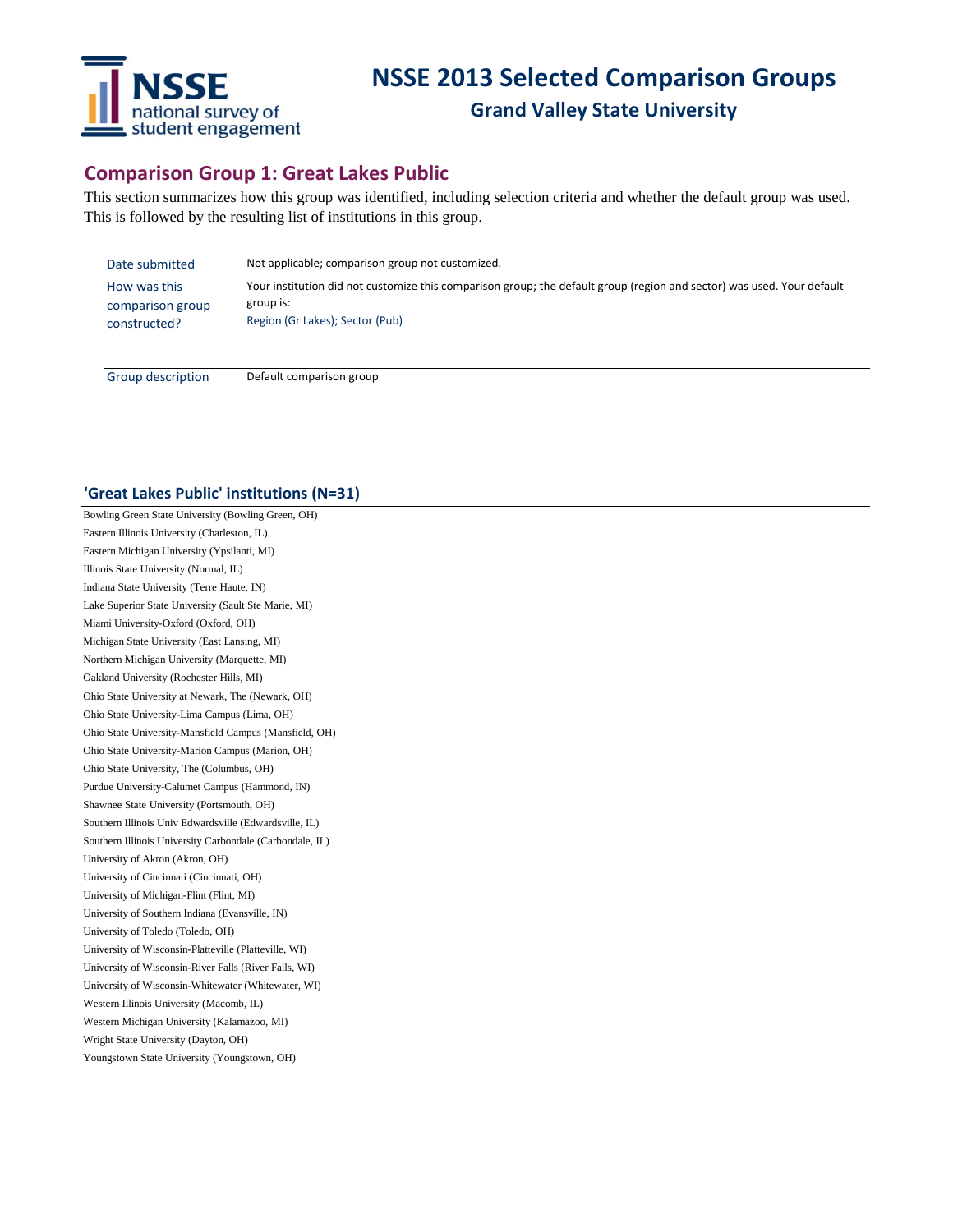

## **Comparison Group 2: Public Masters L**

This section summarizes how this group was identified, including selection criteria and whether the default group was used. This is followed by the resulting list of institutions in this group.

| Date submitted                   | 6/24/13                                                                                       |  |
|----------------------------------|-----------------------------------------------------------------------------------------------|--|
| How was this<br>comparison group | Your institution customized this group by selecting institutional characteristics as follows: |  |
| constructed?                     | Sector (Pub); Basic Classification (Master's L)                                               |  |
| Group description                | <b>Public Masters L</b>                                                                       |  |

#### **'Public Masters L' institutions (N=70)**

| Alabama State University (Montgomery, AL)                             | Purdue University-Calumet Campus (Hammond, IN)                 |
|-----------------------------------------------------------------------|----------------------------------------------------------------|
| Armstrong Atlantic State University (Savannah, GA)                    | Rhode Island College (Providence, RI)                          |
| Auburn University at Montgomery (Montgomery, AL)                      | Rowan University (Glassboro, NJ)                               |
| Austin Peay State University (Clarksville, TN)                        | Salem State University (Salem, MA)                             |
| Bloomsburg University of Pennsylvania (Bloomsburg, PA)                | Shippensburg University of Pennsylvania (Shippensburg, PA)     |
| California State University-Bakersfield (Bakersfield, CA)             | Slippery Rock University of Pennsylvania (Slippery Rock, PA)   |
| California State University, Northridge (Northridge, CA)              | Southern Connecticut State University (New Haven, CT)          |
| California State University, San Bernardino (San Bernardino, CA)      | Southern Illinois Univ Edwardsville (Edwardsville, IL)         |
| California University of Pennsylvania (California, PA)                | Southern Utah University (Cedar City, UT)                      |
| Central Connecticut State University (New Britain, CT)                | St. Cloud State University (St Cloud, MN)                      |
| Citadel, The Military College of South Carolina, The (Charleston, SC) | State University of New York at Potsdam, The (Potsdam, NY)     |
| Clarion University of Pennsylvania (Clarion, PA)                      | Stephen F. Austin State University (Nacogdoches, TX)           |
| CUNY Herbert H. Lehman College (Bronx, NY)                            | Tarleton State University (Stephenville, TX)                   |
| East Central University (Ada, OK)                                     | Texas A&M International University (Laredo, TX)                |
| East Stroudsburg University of Pennsylvania (East Stroudsburg, PA)    | Texas A&M University - Texarkana (Texarkana, TX)               |
| Eastern Illinois University (Charleston, IL)                          | Texas State University (San Marcos, TX)                        |
| Eastern Kentucky University (Richmond, KY)                            | University of Central Missouri (Warrensburg, MO)               |
| Eastern Michigan University (Ypsilanti, MI)                           | University of Colorado Colorado Springs (Colorado Springs, CO) |
| Edinboro University of Pennsylvania (Edinboro, PA)                    | University of Houston-Clear Lake (Houston, TX)                 |
| Emporia State University (Emporia, KS)                                | University of Houston-Victoria (Victoria, TX)                  |
| Florida Gulf Coast University (Fort Myers, FL)                        | University of Michigan-Flint (Flint, MI)                       |
| Framingham State University (Framingham, MA)                          | University of Nebraska at Kearney (Kearney, NE)                |
| Kean University (Union, NJ)                                           | University of North Carolina Wilmington (Wilmington, NC)       |
| Kutztown University of Pennsylvania (Kutztown, PA)                    | University of Northern Iowa (Cedar Falls, IA)                  |
| Lincoln University, The (Lincoln University, PA)                      | University of Southern Indiana (Evansville, IN)                |
| Marshall University (Huntington, WV)                                  | University of Tennessee at Chattanooga, The (Chattanooga, TN)  |
| Millersville University of Pennsylvania (Millersville, PA)            | University of Texas at Tyler, The (Tyler, TX)                  |
| Minnesota State University-Mankato (Mankato, MN)                      | University of Texas-Pan American, The (Edinburg, TX)           |
| New Jersey City University (Jersey City, NJ)                          | University of West Georgia (Carrollton, GA)                    |
| Norfolk State University (Norfolk, VA)                                | University of Wisconsin-Platteville (Platteville, WI)          |
| Northeastern State University (Tahlequah, OK)                         | University of Wisconsin-Whitewater (Whitewater, WI)            |
| Peru State College (Peru, NE)                                         | West Chester University of Pennsylvania (West Chester, PA)     |
| Pittsburg State University (Pittsburg, KS)                            | West Texas A&M University (Canyon, TX)                         |
| Plymouth State University (Plymouth, NH)                              | Western Illinois University (Macomb, IL)                       |
| Prairie View A&M University (Prairie View, TX)                        | Youngstown State University (Youngstown, OH)                   |